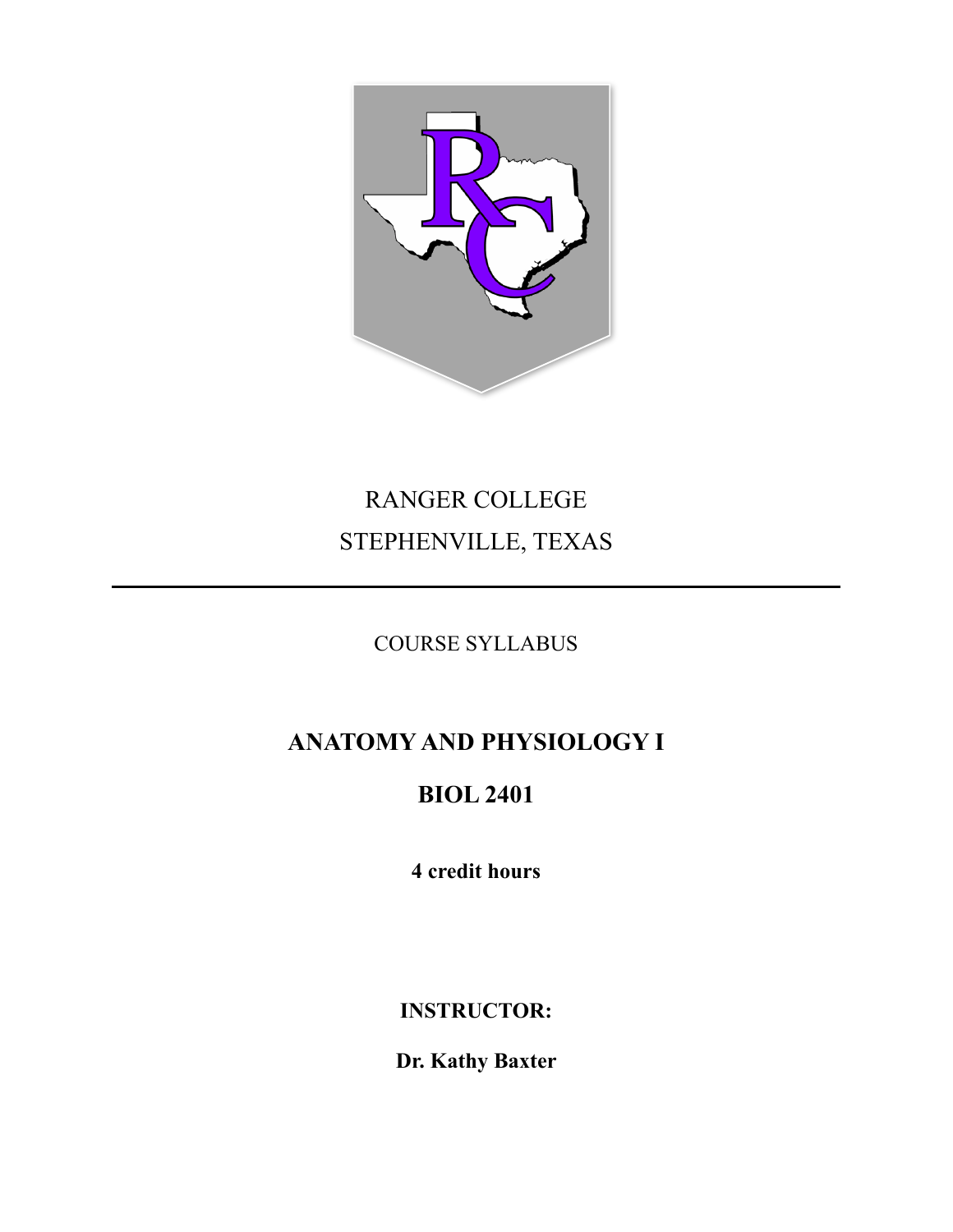| EMAIL:        | katbaxnd@yahoo.com; kbaxter@rangercollege.edu      |
|---------------|----------------------------------------------------|
| OFFICE:       | Online                                             |
| PHONE:        | 602.300.5659 (Preferred method of contact is TEXT) |
| <b>HOURS:</b> | As needed via text message @ 602-300-5659          |

## **I. Texas Core Curriculum Statement of Purpose**

Through the Texas Core Curriculum, students will gain a foundation of knowledge of human cultures and the physical and natural world, develop principles of personal and social responsibility for living in a diverse world, and advance intellectual and practical skills that are essential for all learning.

#### **II. Course Description**

Anatomy and Physiology I is the first part of a two-course sequence. It is a study of the structure and function of the human body including cells, tissues and organs of the following systems: integumentary, skeletal, muscular, nervous and special senses. Emphasis is on the interrelationships among systems and regulation of physiological functions involved in maintaining homeostasis.

#### **III. Required Background or Prerequisite**

Recommended prerequisite: Medical terminology is strongly recommended but not required.

## **IV. Required Textbook and Course Materials**

Hole's Human Anatomy & Physiology, 16th Edition

David N. Shier, Washtenaw Community College; Jackie L. Butler, Grayson Community College; Ricki Lewis, Contributing Editor.

The *required textbook package* includes an *eBook* version of the textbook and is included in your tuition.

For those of you who prefer a hard copy of the textbook, it is available in hard copy with Connect PLUS included as well at the college bookstore.

McGraw offers an upgrade to 'loose leaf' pages when you enter your access code for Connect PLUS at a very low rate. The bookstore may also have this option.

Required Lab Access: *Anatomy & Physiology Revealed 3.0* and is included in with your course tuition.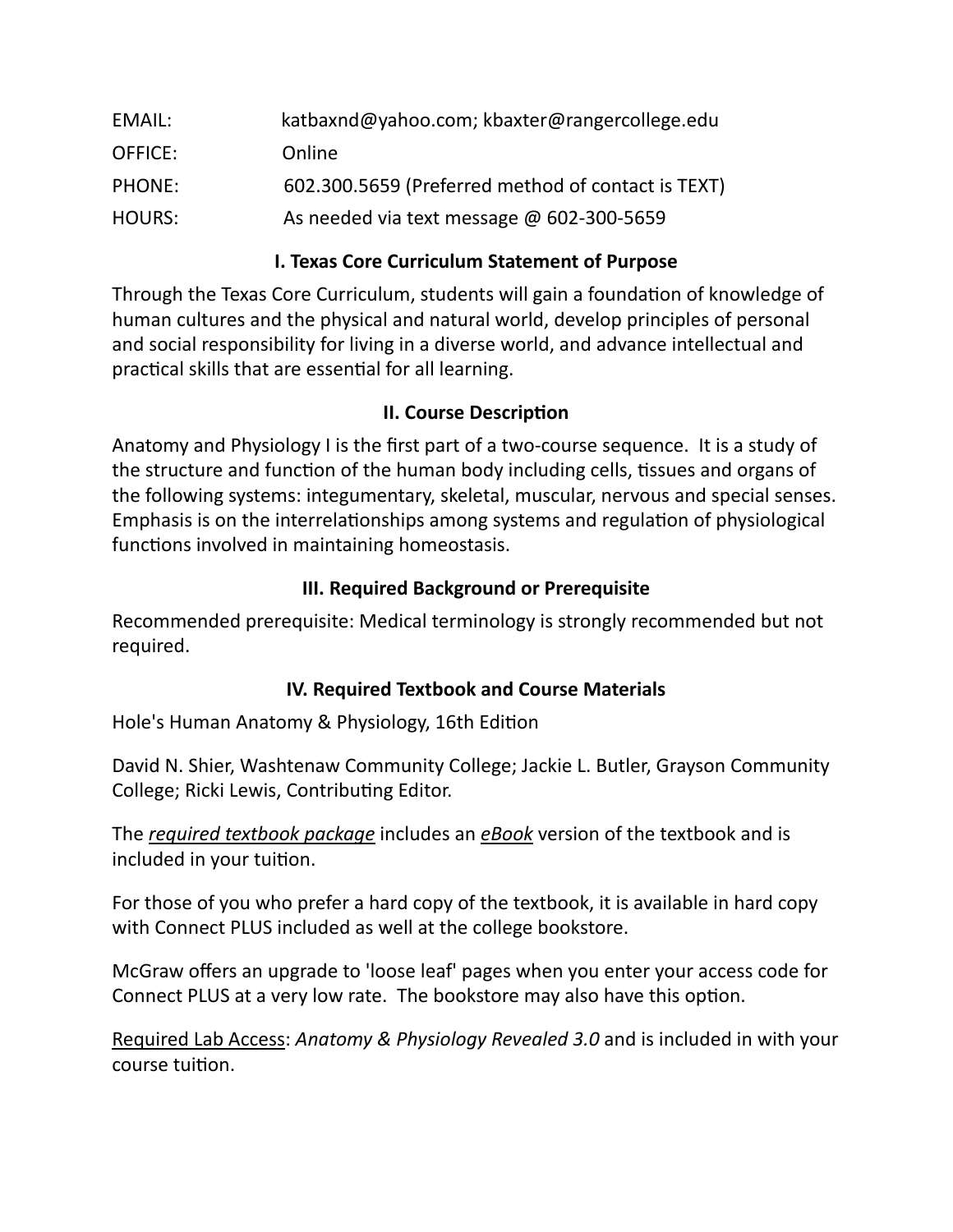## **V. Course Purpose**

The purpose of this course is to complete the two-part Anatomy & Physiology series required for advancement into allied health programs.

## **VI. Learning Outcomes**

Upon successful completion of the course, students will have demonstrated proficiency in the following areas:

## 1. Practical and working knowledge of basic human anatomy.

- 2. Understanding the inter-relations of the human body systems.
- 3. Basic anatomy of human body is taught in this half of the course.
- 4. A General understanding of medical terminology.

## **VII. Core Objectives**

This course meets the following of the six Core Objectives established by Texas:

☒ **Critical Thinking Skills (CT) –** Creative thinking, innovation, inquiry, and analysis; evaluation and synthesis of information

☒ **Communication Skills (COM) –** effective development, interpretation and expression of ideas through written, oral, and visual communication

☒ **Empirical and Quantitative Skills (EQS) –** The manipulation and analysis of numerical data or observable facts resulting in informed conclusions

☒ **Teamwork (TW) –** The ability to consider different points of view and to work effectively with others to support a shared purpose or goal

☒ **Social Responsibility (SR) –** Intercultural competence, knowledge of civic responsibility, and the ability to engage effectively in regional, national, and global communities

☒ **Personal Responsibility (PR) –** The ability to connect choices, actions, and consequences to ethical decision-making

## **VIII. Methods of Instruction**

This course is completely online in an asynchronous class with flexible activity time therefore, completion of assignments can be done prior to due dates in order to accommodate schedules and responsibilities. All assignments and exams are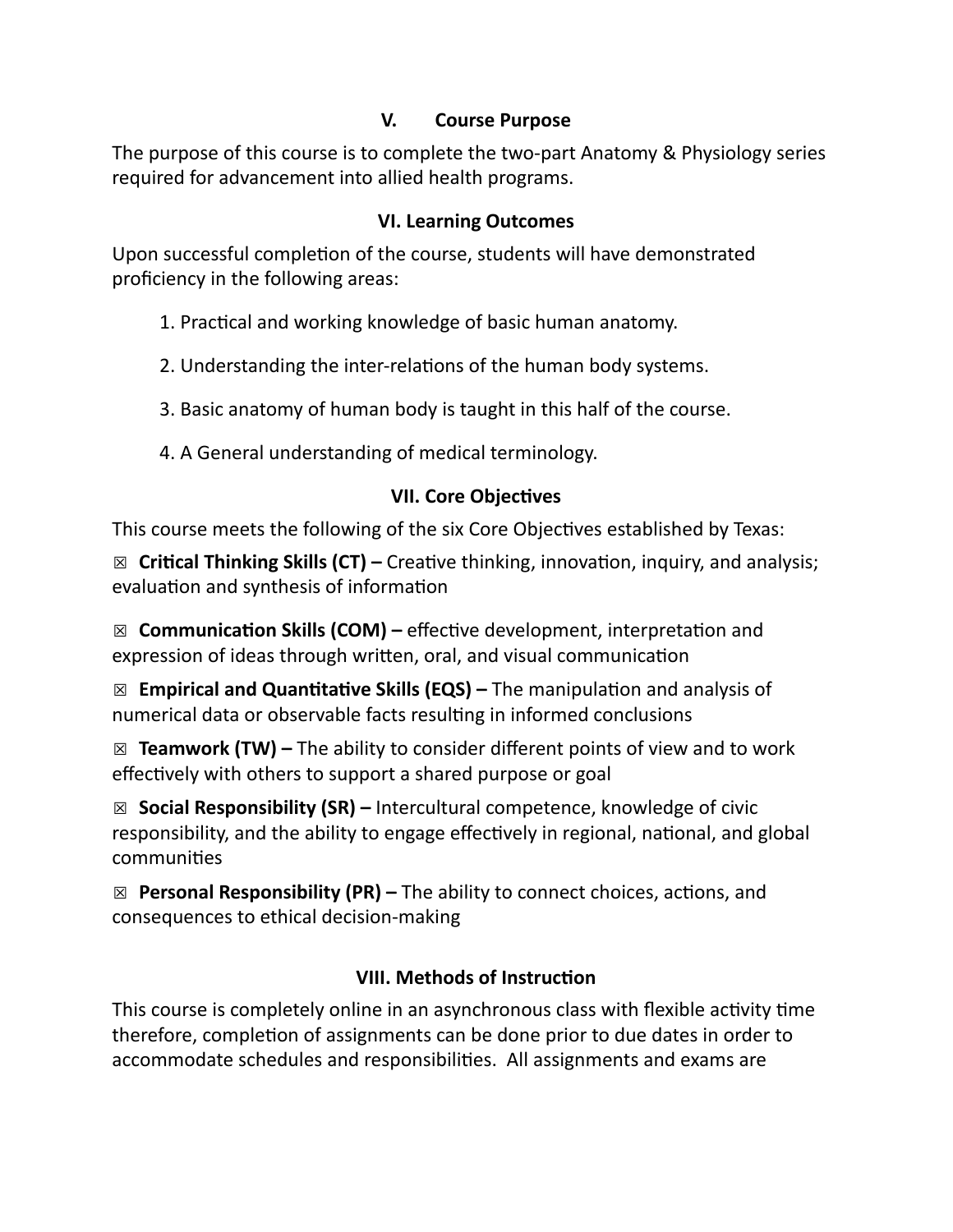completed utilizing Blackboard and McGraw Hill Connect PLUS. Proctored exams will be taken at an approved testing facility or via Proctor U online.

#### **IX. Methods of Assessment**

#### **Grades and Completing Assignments:**

Graded items consist of 12 lab assignments (found in McGraw Hill Connect utilizing Anatomy & Physiology 3.0), 12 Lecture assignments (Learn Smart - also in Connect) and 4 major exams (taken in the McGraw Hill Connect program), one of which are proctored.

## **The Final Exam must be taken at a proctored testing facility or via Proctor U - NO EXCEPTIONS. Proctor U allows you to take exams for a fee from your desired location utilizing an online proctor.**

Exams cover three chapters each and the final is NOT comprehensive.

If you are a distance learning student, you need to provide me with the testing facility information for your college so that I can send them the exam information.

All assignments will be due on the assigned due date that can be found in this syllabus.

Point deductions for late assignments will be as follows: lecture assignments – 10% deducted for each day late, lab assignments – 10% deducted for each day late. You will not receive credit for assignment submitted more than 10 days late, but it is in your best interest to complete all assignments.

Please communicate with your instructor if you have extenuating circumstances that you would like to have considered regarding the late policy. Exceptions to this policy are at the discretion of the instructor and will be made on an as-needed basis.

#### **Overall Grading Policy:**

Students are graded primarily on the degree to which they meet learning outcomes, not just how much time and effort is put forth in the course.

#### **Grade distribution will be as follows:**

| Lecture Assignments | <b>20%</b> | $89.5\% - 100\% = A$  |
|---------------------|------------|-----------------------|
| Lab Assignments     | 25%        | $79.5\% - 89.4\% = B$ |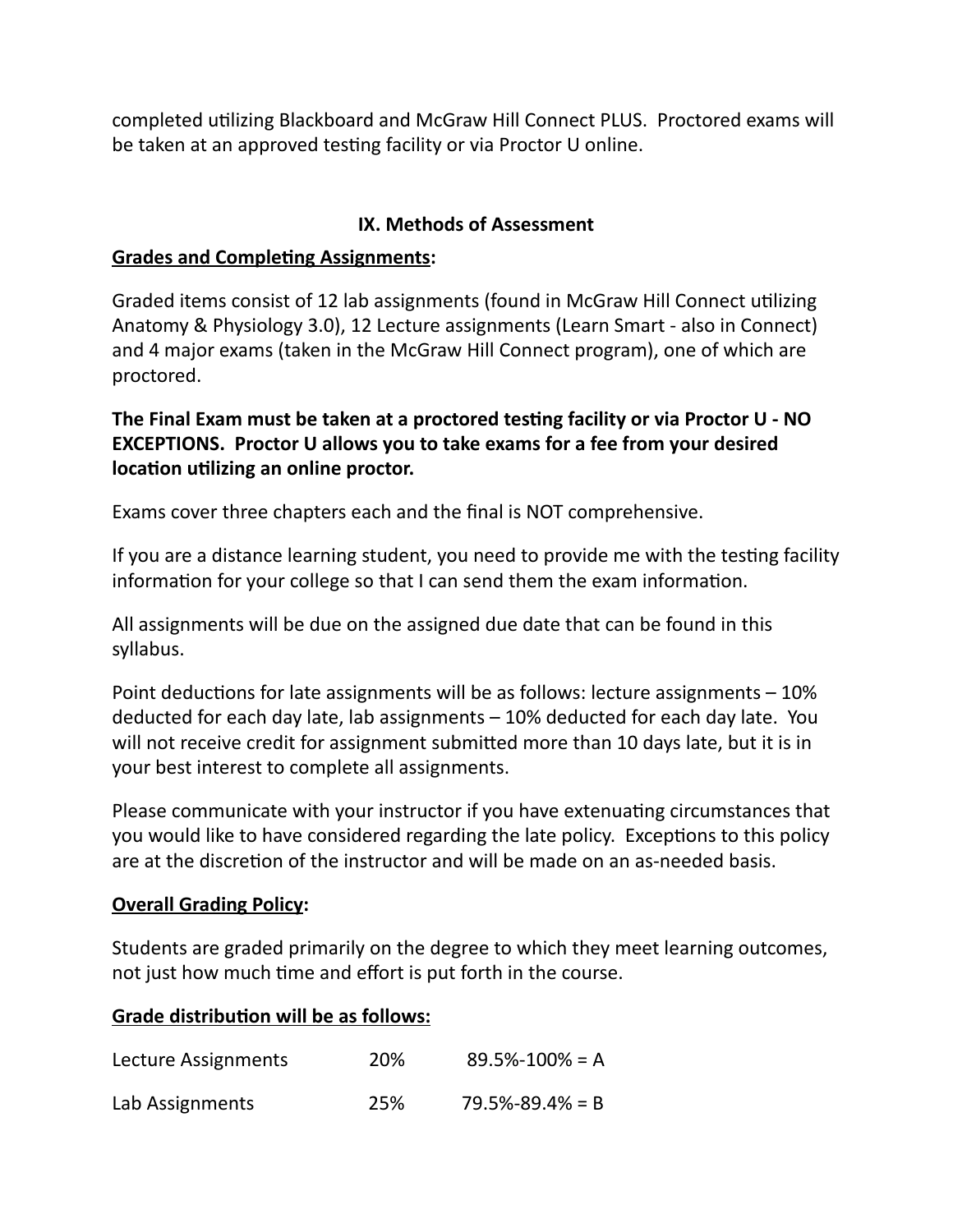| 3 Section Exams-10% ea. | 30%  | $69.5\% - 79.4\% = C$ |
|-------------------------|------|-----------------------|
| Final Exam              | 25%  | $59.5\% - 69.4\% = D$ |
|                         | 100% | 59.4% or $\lt$ = F    |

#### **X. Course/Classroom Policies**

#### **GENERAL POLICIES AND PROCEDURES:**

Major Course Requirements:

1. Do your own work! If you have someone else do your work for you, you will not be prepared for the exams. Study groups are encouraged. It sometimes helps to understand a topic when another person is there to dialog with. Copying another person's assignment is discouraged as you will fail to benefit from not doing your own work, and once again, it is considered intentional plagiarism. Sharing the responsibility is also discouraged. This means one person doing half the assignment and another doing the other half, then sharing answers (once again, plagiarism on both parties involved). If you are going to work together, work on the same question together and discuss any questions that arise along the process. Attempt to understand the material you are working on as you can be assured that you will likely see it again on exams and possibly a future board exam. *Be prepared, learn as you learn!*

2. All students are expected to turn in assignments by the due date. Any student who cannot turn in and assignment by the due date must communicate with the instructor *before* the due date, except in case of an emergency.

3. Makeup assignments and tests are at the discretion of the instructor. I understand that unforeseen circumstances occur that inhibit completion of assignments by the due dates or interfere with test scheduling. It is the responsibility of the student to inform me when such circumstances arise.

4. Assignments that are received more than 12 hours past the due date will be considered late and will be subject to point deduction. (In other words, you have a 12-hour grace period on assignment submissions). Exceptions to this rule will be addressed on an as-needed basis.

5. The final exam is proctored and must be taken at an approved testing center or via Proctor U; the others may be taken from your home computer. It is the student's responsibility to schedule his or her own testing arrangements at the testing center. DO NOT wait until the last minute to schedule your testing times!! Students are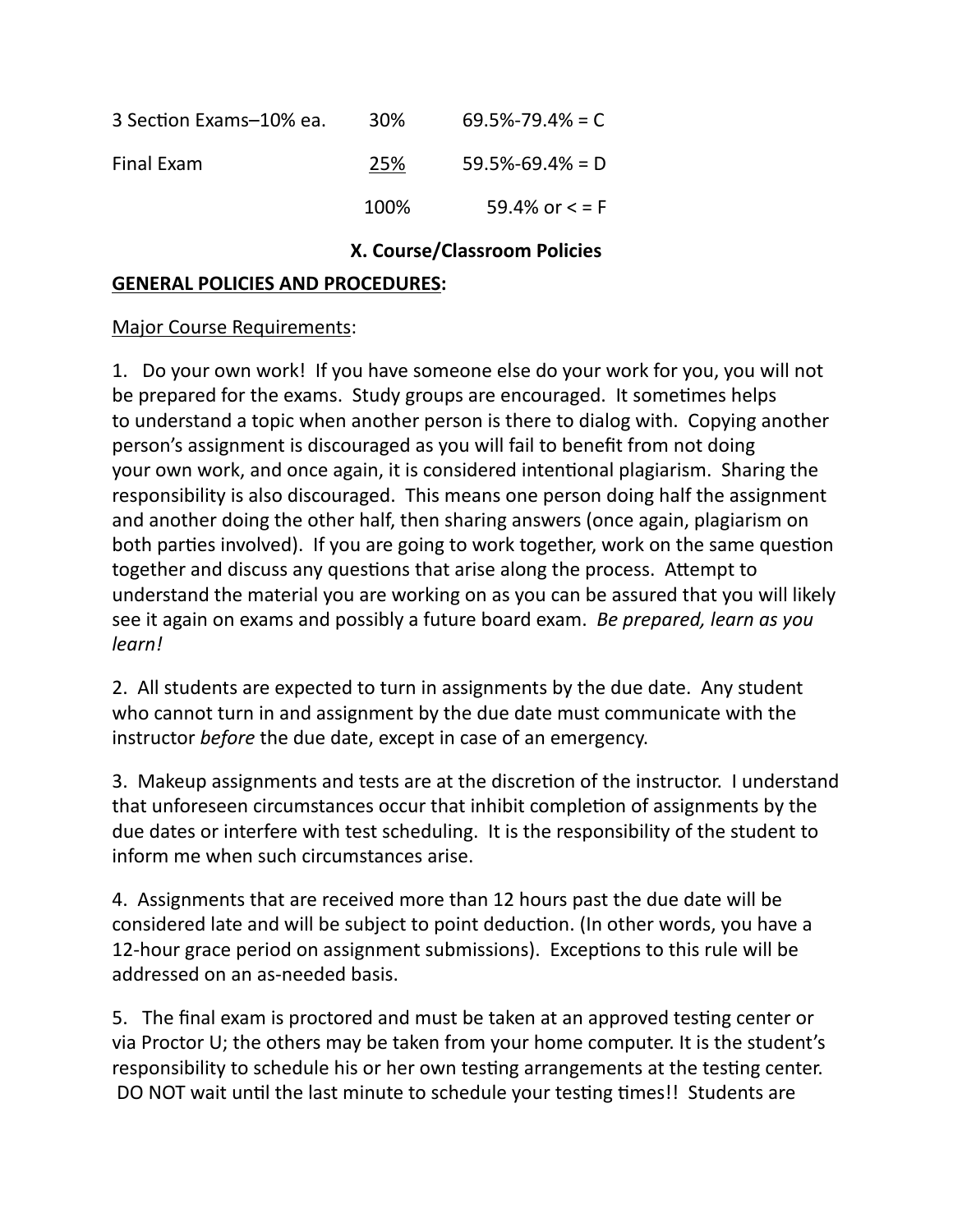responsible for providing me with contact information to the testing center of choice *if it is a location other than a Ranger testing site*.

## **All exams must be taken in order to pass this course.**

6. If you are not doing well in the class and you think you might need to drop it, please contact me first. If you choose to drop, it is *your* responsibility to complete the necessary paperwork and submit it to the registrar. Do not expect *me* to drop you or ask *me* to drop you. *You* must initiate the drop. If you don't initiate the drop and you are on my final roster, the only choices I have, as far as a final grade, is F and WF. If you want a W, you must do the paperwork and drop the class.

7. If no assignments are received and you do not respond to email messages, I will assign a grade of F as your final grade in the class. If you wish to avoid this showing up on your transcript, please drop the class as soon as you know you can't handle the required work.

8. I will give incomplete grades (I) under special circumstances only. Additionally, you must have completed 90% of all the assignments and the first three exams must have been taken. Exceptions will be considered on an as-needed basis.

9. Should you or a family member become ill during the semester or if you are involved in any event that might prevent you from completing your work on time; you need to let me know immediately. If you miss an exam or need to drop the course with a grade of incomplete because of this, you will need to supply documentation of the injury, accident, etc., in the form of a doctor's note or hospital admission/release forms.

## **Communications:**

It is vital that students read the DISCUSSION BOARD and new ANNOUNCEMENTS every time the course is entered. ALL OF IT PLEASE!! I read every single comment and I request that students do the same. This practice will prevent me from repeatedly answering the same question, but only if students read all posts and announcements. Please do not post in multiple venues but use the discussion board as the venue if other students may benefit from the response. I read all posts, emails and text messages therefore I sometimes end up reading the same message 4 times. Should urgent issues arise, remember that **text message is the quickest way to reach me and is always acceptable as a means of contact**. ALWAYS CONTACT ME VIA TEXT IF YOU HAVE AN ISSUE WITH AN EXAM so I get the message right away.

## **Plagiarism:**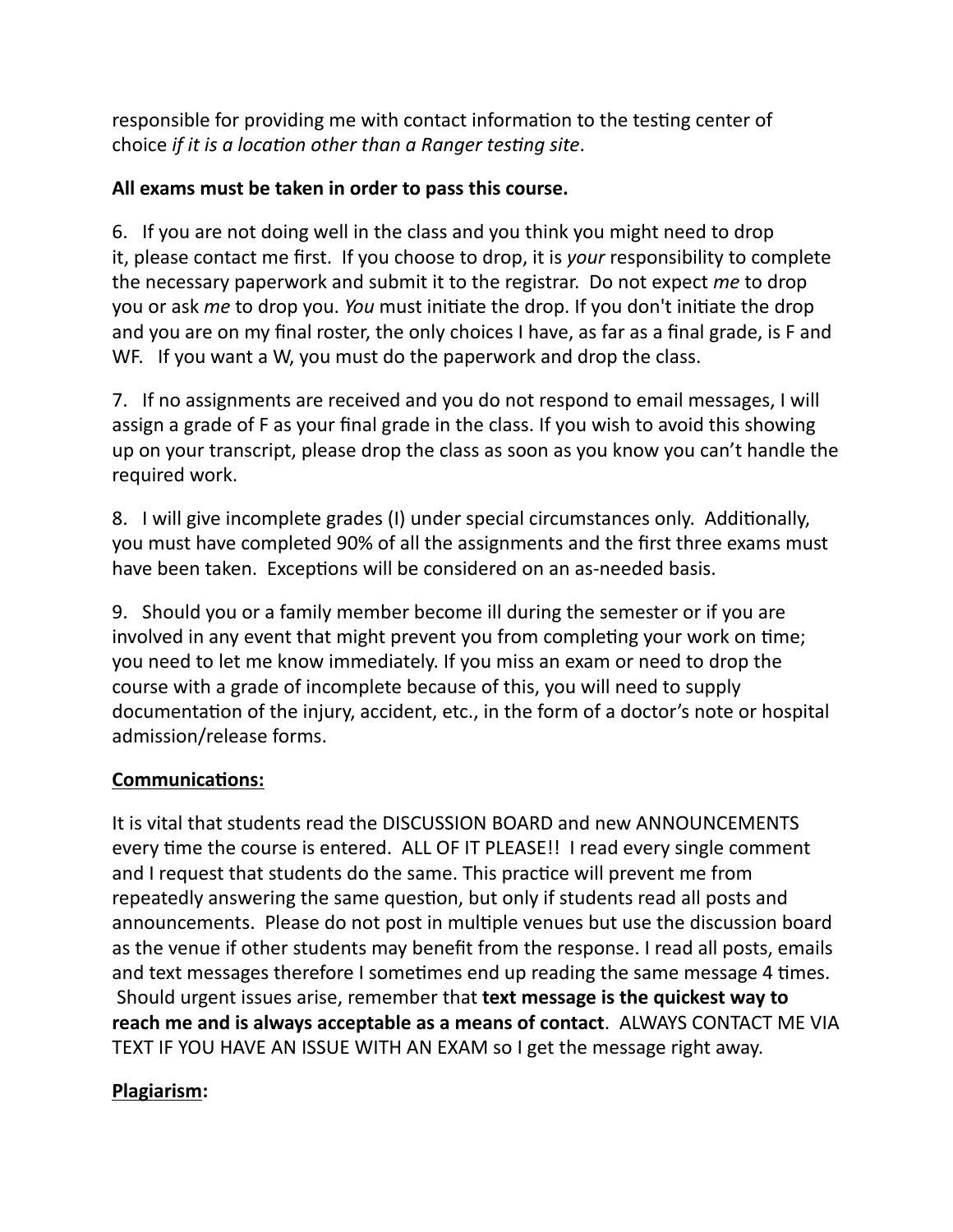Ranger College recognizes the seriousness of plagiarism, which is defined as turning in someone else's work and calling it your own. At Ranger College, plagiarism is treated as a dishonest action, an issue of dishonorable behavior. There are two types of plagiarism to beware of--intentional and unintentional plagiarism. Intentional plagiarism is an obvious type of cheating that includes turning in work that you are falsely presenting as your own. It may be work that was produced by a roommate, a spouse or material copied from the Internet. Copy and Paste is considered intentional plagiarism. Allowing another student to copy your work is another type of intentional plagiarism. Unintentional plagiarism will not be addressed for this course. Penalties for plagiarism, according to Ranger College's Violations of the Student Code of Conduct, can be severe. They may range from failure of an assignment to failure of a course, to referral to the Dean, to dismissal from a program of study. These actions are not meant to be threatening, but to ensure that students understand that the school takes plagiarism seriously. The underlying message of the Ranger College plagiarism policy is that instructors are committed to encouraging students to use source material correctly.

Prior to beginning each course, a required plagiarism quiz is to be taken. The plagiarism quiz is found under the Plagiarism Quiz tab in Blackboard. The quiz is not counted as a course grade but is instead awarded as extra credit toward your lowest exam score (excluding the final) at the rate of 1 point for every 10 points scored on the quiz.

#### **Early Alert Report:**

This class uses the Early Alert Report service. By week six of the semester, I will notify the Retention Coordinator if you have struggled with excessive absences, incomplete work, or difficulty with the course content. This warning is not an official grade, yet it indicates concerns about your progress that need to be addressed immediately. If you are contacted about an Early Alert Report, please respond to the Retention Coordinator and respective campus personnel (i.e., athletic coach, Dean of Students, instructor, campus administrator) to discuss action strategies and resources for academic improvement and, ultimately, success.

## **XI. Course Outline/Schedule**

**The Due Dates Calendar specifies ACTUAL DUE DATES**, they are **NOT** suggested due dates. Due dates are 'DUE BY DATES' so don't wait till the day they are due to start assignments, or you may not have time to complete them by midnight. Many are lengthy and require several hours to complete. Waiting till a few hours before they are due to begin working on them is not advised.